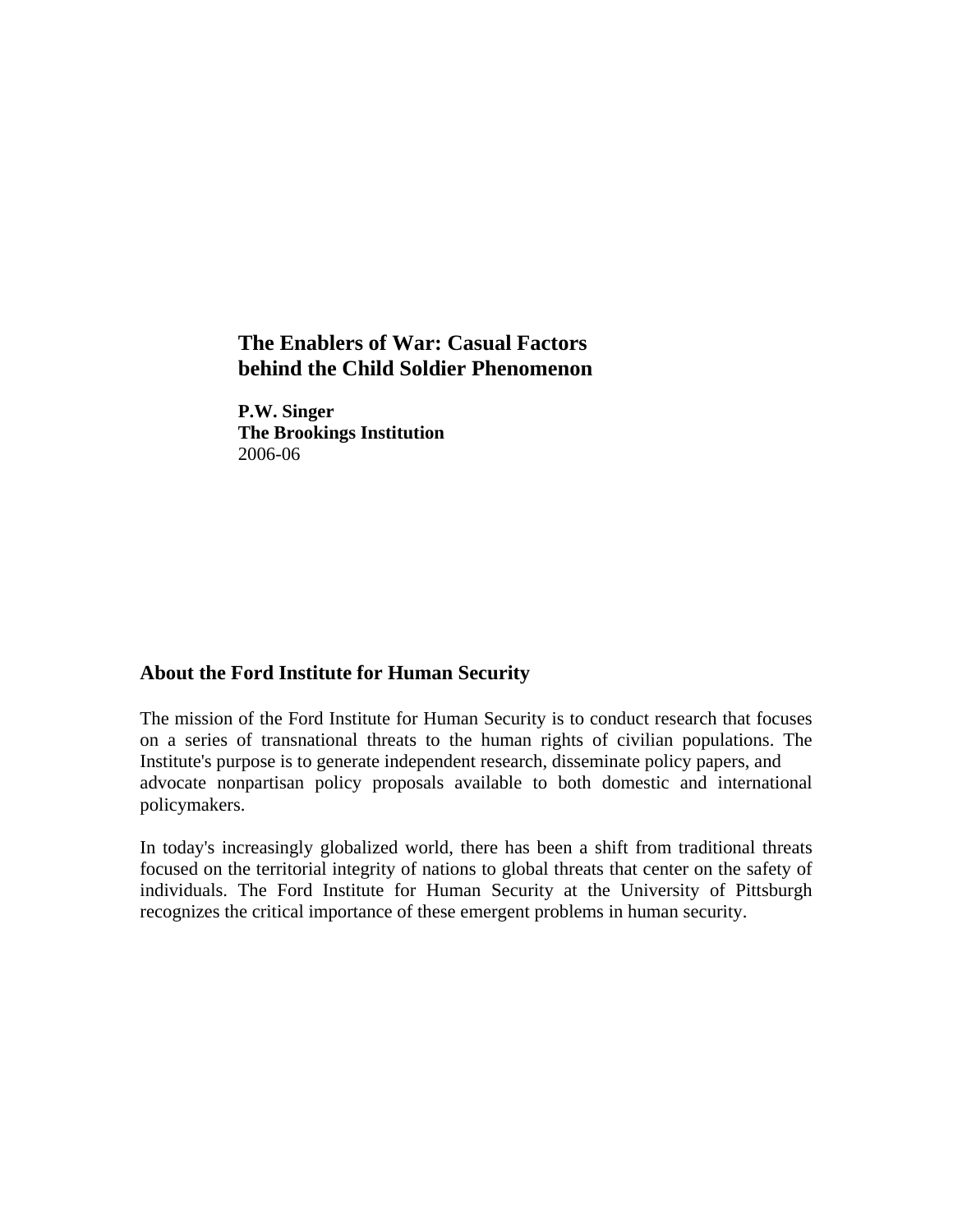The Enablers of War: Causal Factors behind the Child Soldier Phenomenon P. W. Singer $<sup>1</sup>$ </sup>

# **Executive Summary:**

The recruitment and employment of child soldiers is one of the most flagrant violations of the norms of international human rights. Besides being contrary to the general practices of the last four millennia of warfare, there are a number of treaties that attempt to prohibit it today. Yet, this practice has become a new, globalized doctrine of war, a new mode of mobilizing and utilizing force, occurring in 75% of the world's conflicts. What factors explain this change in the historic practices of war? The following article will focus on the vicious synergy of three broad, and often interrelated, dynamics that led to both the emergence and the rapid growth of the child soldier phenomenon. Socio-economic changes, technological developments, and the changing contexts of war have created the circumstances, the opportunity, and the motivation for children to be turned into soldiers.

A particular focus will be made on the dimensions that act as enablers to this new doctrine of war. Where once children and battlefield weapons were incompatible, now they combine to create a completely new pool of military labor. Stemming from the combined trends of socio-economic disconnection and technological efficiency gains in small arms, children now represent an easy and low cost way to mobilize armed force. The only remaining ingredients required are groups or leaders without scruples. They must only be willing to connect these trends and pull children into war. As the payoffs can be huge, many now take this immoral plunge.

# **Introduction:**

When we think of warfare, children rarely come to mind. But while warfare has long been the domain of adults, juveniles have been present in armies in a number of instances in the past. For example, young pages armed the knights of the Middle Ages and drummer boys marched before Napoleonic armies. Child soldiers even fought in our own civil war, most notably when a unit of 247 Virginia Military Institute cadets fought with the Confederate Army in the battle of New Market (1864). More recently, U.S. forces fought against small numbers of underage Hitler Jugend (Hitler Youth) in the closing weeks of World War II.

However, these were the exceptions to what the rule used to be, that children had no place in war. Throughout the last four thousand years of war as we know it, children were never an integral, essential part of any military force in history. But the rules of war have changed. The participation of children is now not a rarity, but instead a growing feature of war.

The practice of child soldiers is far more widespread, and more important, than most realize. There are as many as 300,000 children under the age of 18 presently serving as combatants around the globe. The average age of child soldiers in two separate surveys was just over twelve years old. The youngest ever was an armed five year old in Uganda. The youngest ever terrorist bomber a seven year old in Colombia. Another historic change in the pool of military labor is the presence of young girl combatants. Roughly 30% of the armed forces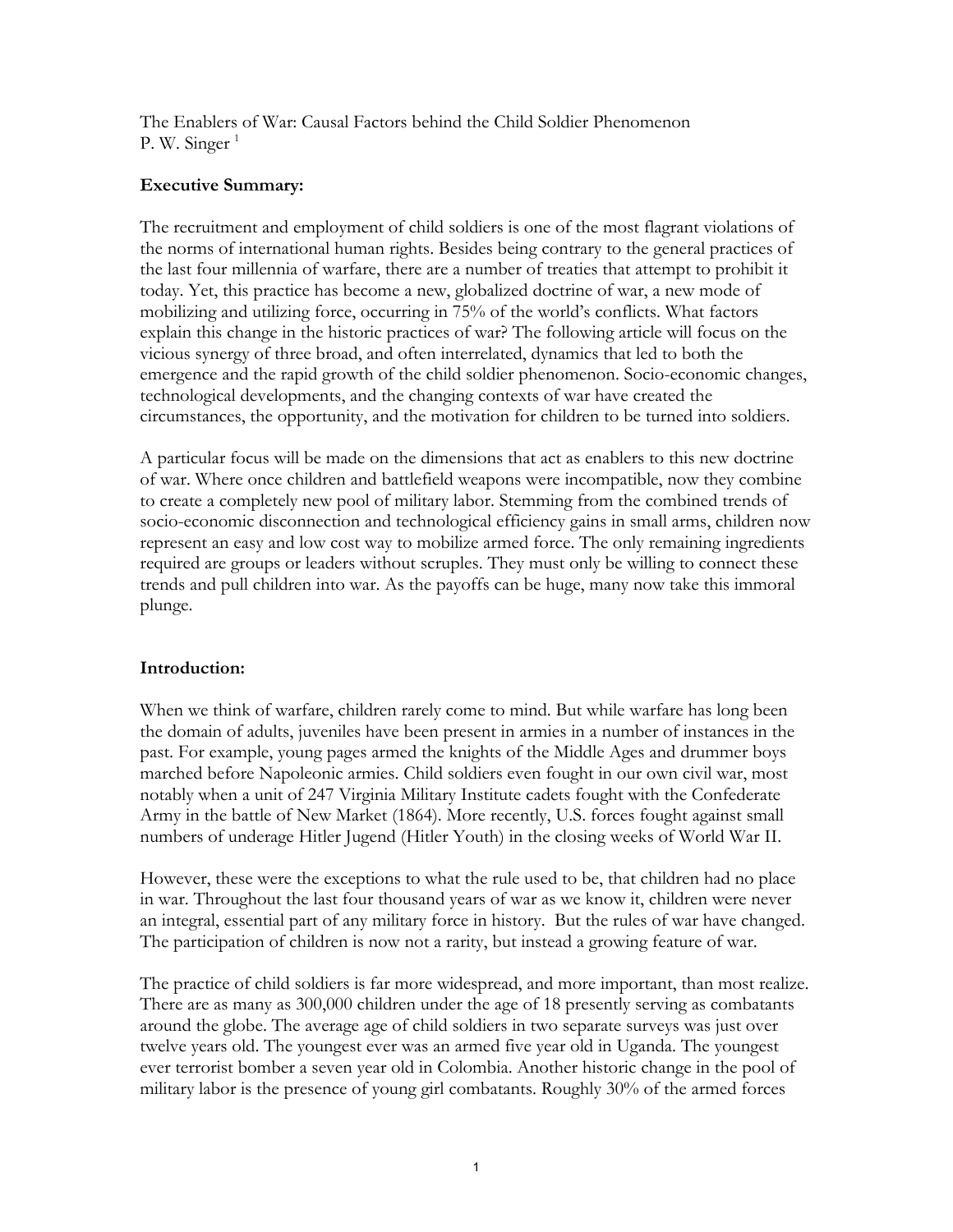that employ child soldiers also include girl soldiers. Underage girls have been present in armed groups in  $55$  countries.<sup>2</sup>

As Achvarina and Reich point out in their chapter explaining the rise of child soldiers, the practice of recruiting children is not just a problem associated with rebel forces. States are equally culpable of using child soldiers, in some cases even more so. Jo Becker's chapter in this book points out that as many as 90% of all child soldiers in Burma are members of the Burmese national army. While child soldiers are most prominent on the African continent, the case studies presented in this book illustrate that children are used as soldiers in all corners of the world. Indeed, children now are present in 40% of the world's armed forces, rebel groups, and terrorist organizations and fight in almost 75% of the world's conflicts. An additional half million children serve in armed forces not presently at war.

With the global deployment of U.S. force after 9-11, from Afghanistan to the Philippines, child soldiers are present in every conflict zone U.S. forces now operate in. In fact, the very first U.S. soldier killed in the war on terrorism was a Green Beret killed by a fourteen year old sniper in Afghanistan. At least six young boys between the ages of 13 and 16 have been captured by U.S. forces in Afghanistan in the initial fighting and were taken to the detainee facility at Guantanamo Bay, Cuba. They were housed in a special wing entitled "Camp Iguana." As the Pentagon took more than a year to figure out whether to prosecute or rehabilitate them, the kids spent their days in a house on the beach converted into a makeshift prison, watching DVDs (Ironically, their favorite movies were *Castaway* and *Call of the Wild*) and learning English and math. In Iraq, the problem has grown to great concern. U.S. forces have fought children in at least seven Iraqi cities, including during house to house fighting in Falluja, in which Marines talked about the difficulty of "fighting kids armed with assault rifles." More than 200 kids were held at the notorious Abu Ghraib prison.

The result is that war in the  $21<sup>st</sup>$  century is not only more prevalent, but more tragic. With children's involvement, warlords, terrorists, and rebel leaders alike are finding that conflicts are easier to start. In turn, with such leaders being able to tap a new source of military labor, wars are harder to end. Rather than coming to a conclusion, they drag on, consuming not only societies in general but also the childhood of literally hundreds of thousands of children. A particularly troubling aspect then is not only what happens during the fighting, but the legacy it leaves for children after the fighting is done. That is, recovery from the traumas of war is hard enough; it's all the more difficult when the soldier in question is a child.

### **The rules against:**

The recruitment and employment of child soldiers is one of the most flagrant violations of international human rights norms. Besides being contrary to the general practices of the last four millennia of warfare, there are a number of treaties that attempt to prohibit it today.

At the international level, these treaties include: the 1945 Universal Declaration of Human Rights, the Geneva Conventions of 1949, the 1977 Additional Protocols to the Geneva Conventions, and the 1989 Convention on the Rights of the Child. Additionally, the UN Security Council, the UN General Assembly, the UN Commission on Human Rights, and the International Labor Organization are among the international bodies that have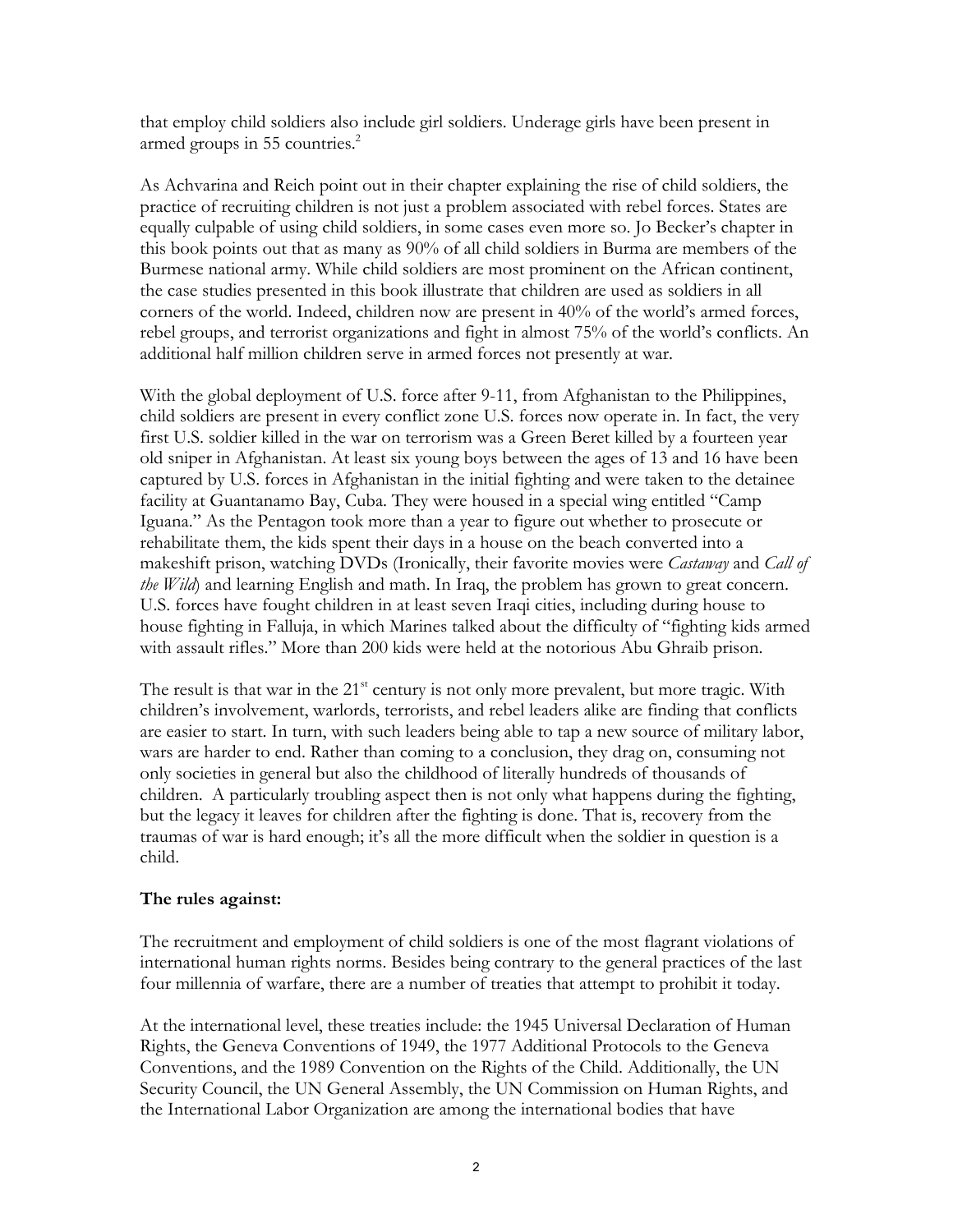condemned the practice. There has also been a global grassroots efforts against it, embodied in the Coalition to Stop the Use of Child Soldiers, an umbrella group of NGOs based in over 40 countries. At the regional level, the Organisation for African Unity, the Economic Community of West African States, the Organisation of American States, the Organisation for Security and Cooperation in Europe, and the European Parliament have also denounced the use of child soldiers.

In May 2000, the UN General Assembly adopted a new "optional protocol" to the 1989 Convention on the Rights of the Child, further illustrating the growing global sentiment against the use of child soldiers. This measure specifically targeted the phenomenon by formally raising the minimum age of recruitment and use to eighteen years old (the old convention limit was fifteen, which most armed groups would still be in violation of anyway). It has since been signed by over 100 states.

Unfortunately, the growing and global practice of child soldiers illustrates just how extensively this long list of conventions and laws is ignored. Despite all the treaties (and prior obviousness of the crime), the recruitment and use of child soldiers is a deliberate and systematic choice currently being made the world over. Simply put, children fighting on the battlefield has become normal practice in current warfare. Thus, rather than being complied with, these prohibitive norms have been turned inside out. That is, going by actual behavior, child soldiering is the new standard, rather than its ban.

In this book, Achvarina and Reich rightly point out that single factor explanations such as orphanage rates and poverty levels cannot account for the emergence and increased use of child soldiers. Indeed, the underlying causes behind the deliberate violations of international standards are much more complex. They involve the confluence of three critical factors that form a causal chain: 1) social disruptions and failures of development caused by globalization, war, and disease not only have led to greater global conflict and instability, but they have also led to generational disconnections that create a new pool of potential recruits; 2) technological improvements in small arms now permit these child recruits to be effective participants in warfare; and 3) the recent rise in a new type of warfare, particularly in failed state zones, that is far more brutal and criminalized.

The simultaneous occurrence of these three forces has resulted in the viability of a new doctrine of warfare centered around the employment of children as soldiers. Decisions by conflict leaders and particular events, such as a low draft turnout, often referred to as proximate causes, may explain variations from one case to another, but underlying all instances of child soldiering is the convergence of social disruption, technological improvements, and the changing context of war. Conflict group leaders now see the recruitment and use of children to be a low cost and efficient way for their organizations to mobilize and generate armed forces. The rules against child soldiers be damned.

#### **The Lost Generation**

The desperate position in which many children around the world find themselves is almost unimaginable, especially for those in prosperous societies. To give a sense of the disconnect, Americans live in a society where between 40% and 50% of the food ready for harvest is not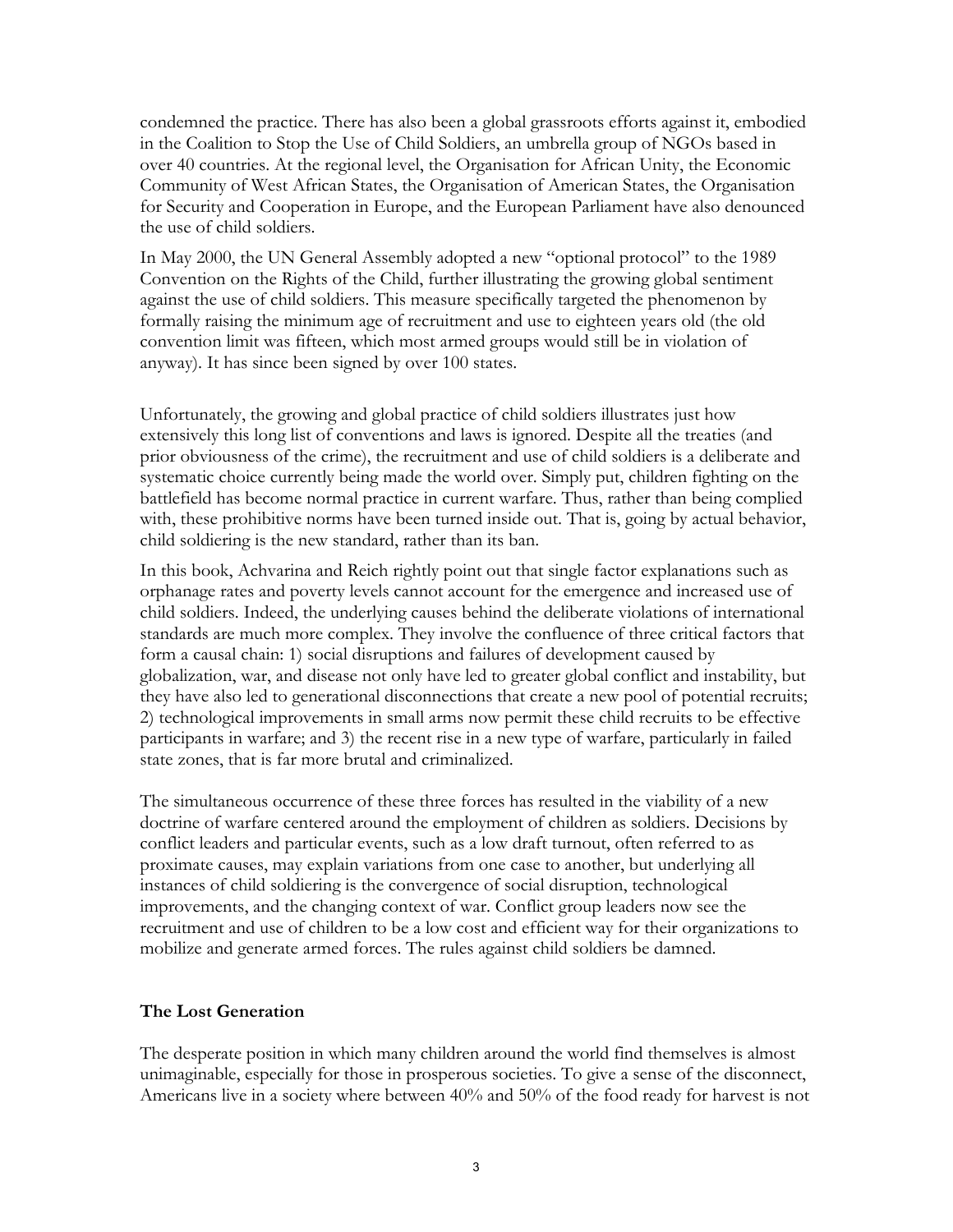consumed but tossed away instead.<sup>3</sup> The average family of four in the United States throws away \$590 per year in meat, fruits, vegetables and grain products.<sup>4</sup> Nationally, the \$43 billion in household food waste in the U.S. is equivalent to Sudan's Gross Domestic Product (GDP).<sup>5</sup> Such a world seems like fiction to children in the developing world. Its opposite is their reality.

While positive in some terms, the developments of globalization that dominated the last quarter century have left many behind, as well as rending traditional societies and mores apart. The developed world saw great prosperity from the opening of economies, but this certainly did not produce a homogenous world economy or culture with affluence for all. A scenario of the Arlington Institute illustrates the inequalities in every aspect of socioeconomic live: If the world were reduced to a village of 100 people, only 1 person would have a college degree; 85 people would live in huts an would be hungry most of the time; 67 individuals would not have access to clean drinking water; 6 people would be in control of half the wealth; and of the 67 adults 37 would be illiterate. $6$ 

In the aggregate, three billion people, roughly half the world's population, presently subsist on two Dollars or less a day, over 1 billion live in countries in civil war, 800 million have insufficient food, and 1.3 billion lack access to clean water.<sup>7</sup>

The brunt of these socioeconomic problems has fallen on the youngest segments of the population, indeed, as we are now in the midst of the largest generation of youth in human history. In 2005, almost 50% of the population in developing countries was under fifteen years old, representing 90% of the world's youth under that age.<sup>8</sup> Unprecedented numbers of children around the world are undereducated, malnourished, marginalized, and disaffected. Almost a quarter of all the world's youth survives on less than a dollar a day. As many as 250 million children live on the street. 211 million children must work to feed themselves and their families. 115 million children have never been to school.<sup>9</sup>

These desperate and excluded children constitute a huge pool of labor for the illegal economy, organized crime, and armed conflicts. In describing the concurrent risks, Juan Somavi, Secretary General of the World Social Summit, notes, "We've replaced the threat of the nuclear bomb with the threat of a social bomb."<sup>10</sup>

Demographics compound this problem at an exponential rate that is astounding when one steps back. During the last 50 years, the world population has grown more than in the preceding four million years of human history.<sup>11</sup> As the world population continues to swell from the present 6.5 billion to 8 billion by 2025, these pressures will worsen.<sup>12</sup> With the depletion of non-renewable energy stocks, high quality agricultural land, water resources, and fisheries, resource scarcities are growing at the same time demand is rising by greater amounts. For example, estimates are that, by 2025, two thirds of the world's population will face severe shortages of water.<sup>13</sup> As these social, economic, environmental, and political problems come together, some analysts worry that the problems will feed off of each other. They fret about a cascading breakdown of our increasingly complex ecological, political and economic systems, and have even come up with a new term for it, "synchronous failure."<sup>14</sup>

While this may be the ultimate nightmare scenario, it is clear that the disconnect between growing population needs and supplies sharply increases the general demands on state and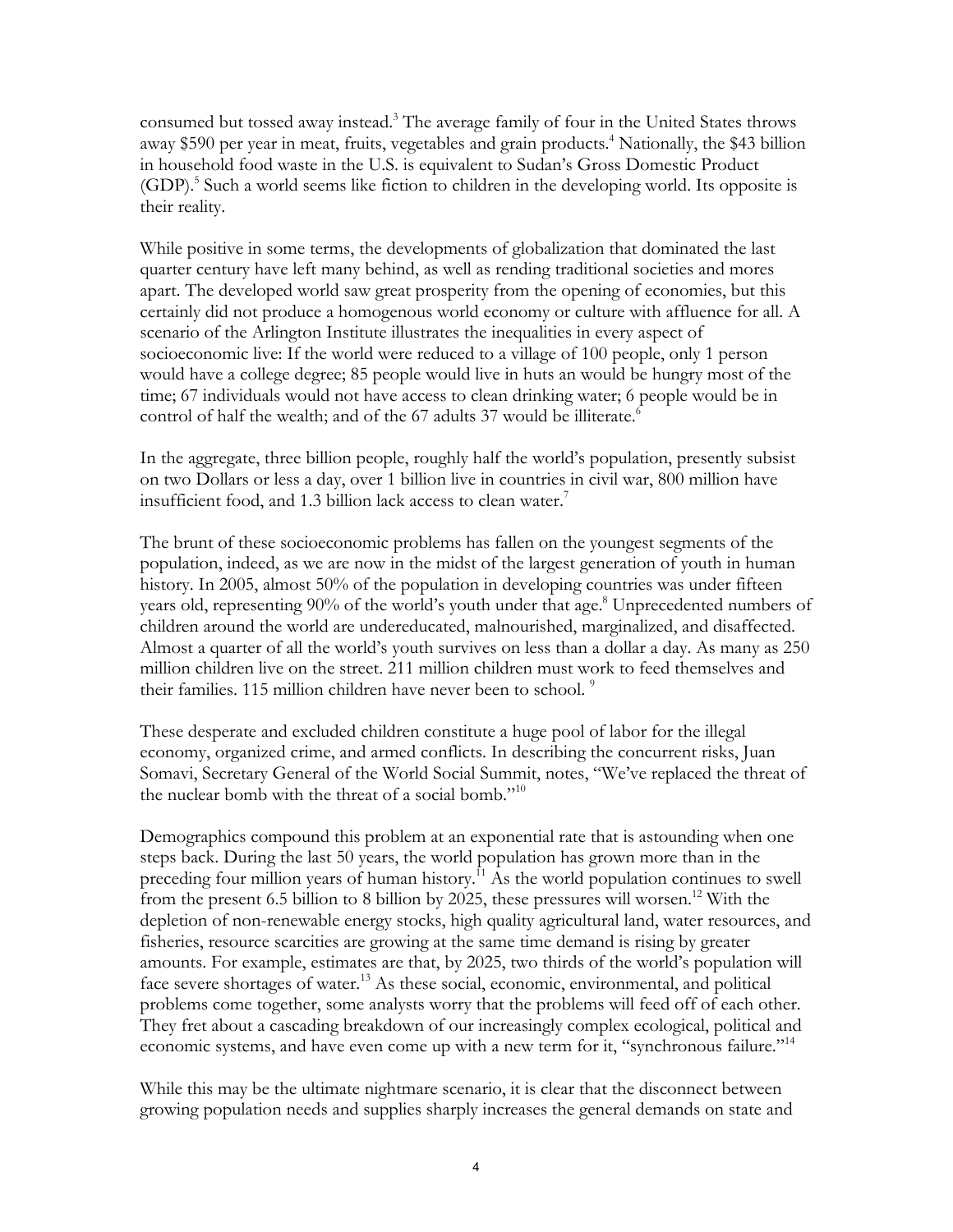society, while simultaneously decreasing their ability to meet them. Research indicates that the result is invariably socio-economic fragmentation, a weakening of the state's legitimacy, and ensuing violent conflict.<sup>15</sup> Conflict groups are well aware of these gaps and sometimes seek to exploit them. They can widen the gap by intentionally undermining social stability or even seek to gain strength and support by serving as surrogates for the social services that healthy societies and capable governments would normally be able to deliver. For instance, in war ravaged Lebanon, the Hizbollah group has taken over the entire realm of social services, from running hospitals to schools, creating a reliance on the armed group.

Other catastrophes, such as famine and disease outbreaks, underscore this broad trend of disconnection and distress among growing numbers of youth around the world. Of particular worry is the enduring nature of the AIDS epidemic in the developing world, particularly sub-Saharan Africa. It is notable that this is where the epicenter of the child soldier phenomenon lies.<sup>16</sup> The disease is altering the very demographics of the region, with terrifying consequences for both stability and security.

AIDS does not strike with equal weight across age groups. In a "unique phenomenon in biology," the disease actually reverses death rates to strike hardest at mature, but not yet elderly, adults.<sup>17</sup> The consequence is that population curves shift (eliminating the typical middle aged hump), almost in a direct opposite to the manner of previous epidemics. Such a shift in demographics is fairly worrisome. Recent research has found a strong correlation between violent outbreaks, ranging from wars to terrorism, and the portion of young males to the overall population.<sup>18</sup> Once the ratio of young males grows too far out of balance, violent conflict tends to ensue. AIDS will likely cause this trend in several states already close to this dangerous threshold.

This process is known as "coalitional aggression."19 Young men, who are considered psychologically more aggressive, naturally compete for social and material resources in all societies. When outnumbering other generations, however, there are inevitably more losers than winners among the youth in this process. Moreover, the typical stabilizing influences of elders are lessened by the overall mass of youth. These lost youths are more easily harnessed into more pernicious activities that can lead to conflict. For example, demagogues, warlords, criminals, etc. all find it easier to recruit when a large population of angry, listless young men fill the street. Riots and other social crises are also more likely. In a sense, it is conflict caused from the bottom up, rather than top-down. While such a correlation is certainly a simplistic explanation of violence, the disturbing fact is that the pattern has held true across history. Outbreaks of violence from ancient Greek wars to recent societal breakdowns in Rwanda, Yugoslavia, and the Congo were all presaged by similar demographic patterns.

At the same time, the factors that disconnect the children from the structure of society also debilitate the very institutions needed to solidify the state and prevent conflict. For example, estimates of HIV infection rates among regional armies in Africa include 50% in Congo and Angola, 66% in Uganda, 75% in Malawi, and 80% in Zimbabwe.<sup>20</sup> This devastates their ability to maintain the peace or resist new rebel and warlord groups. Similar hollowing-out is occurring in many other government agencies and parts of the economy in AIDS-hit regions.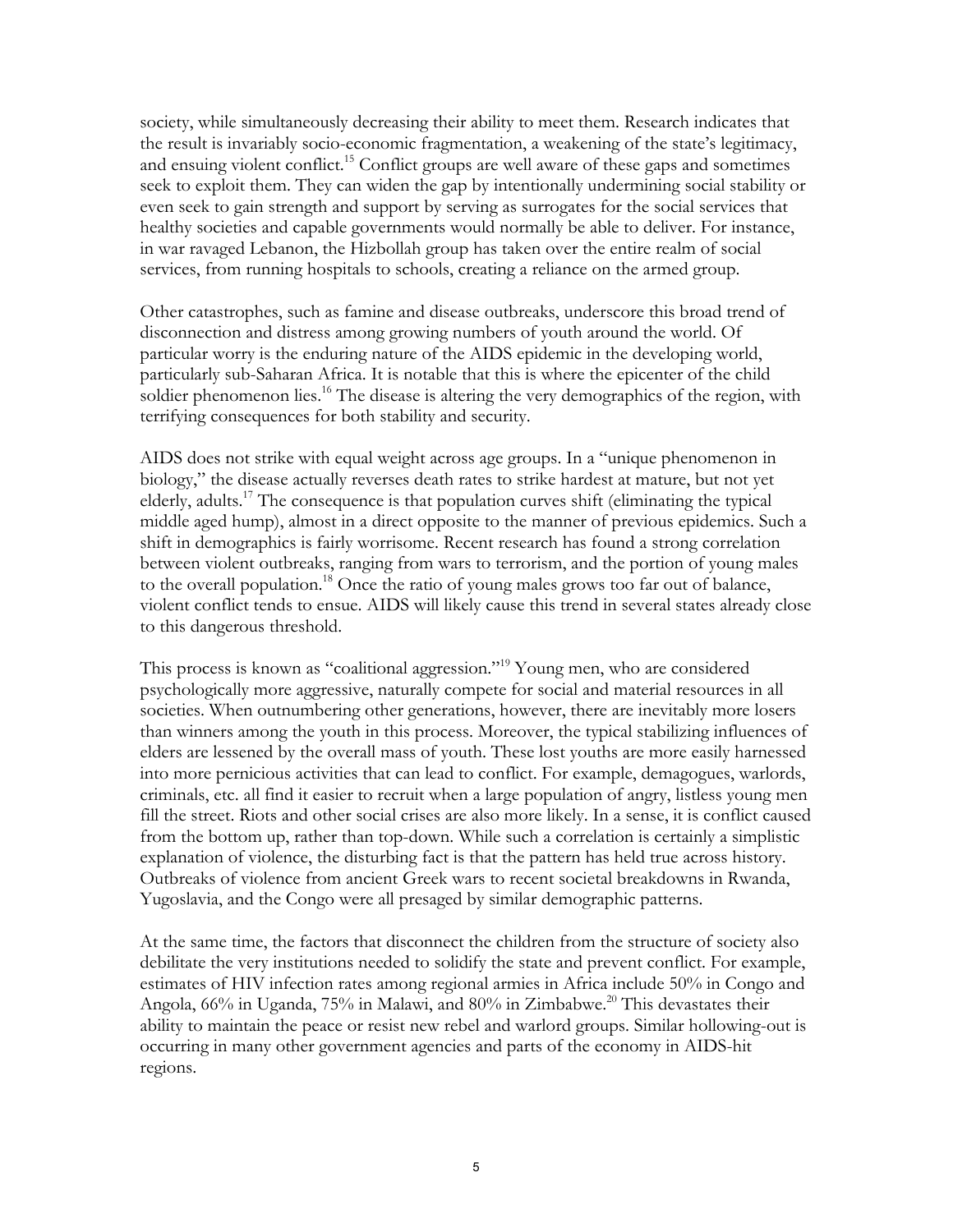Adding to these socioeconomic trends is the continuing prevalence of global conflict; the result is an often-dangerous mix. While many hoped for a "new world order" after the end of the Cold War in 1989, the real order that came about was that of "peace in the West, war for the rest." About half the ongoing wars in the world are entering their second generation of prospective fighters. In such extended conflicts, children have grown up surrounded by violence, and often see it as a permanent way of life. These children are also valued as a potential source of new recruits. For example, the head of a Karen rebel training camp in Burma describes how he brought his own twelve year old son into the fight. "I took him out of school in the third grade to turn him into a military man. I thought that if he studies now, he'll just have to fight later. Better to fight now, and learn later when there is time for it."<sup>21</sup>

In addition to witnessing fighting and bloodshed, children who grow up in the midst of war usually lack basic necessities (schools, health care, adequate shelter, water and food), face disrupted family relationships, and even experience increased patterns of family violence.<sup>22</sup> The totality of this environment makes it difficult for communities to foster healthy cognitive and social development. A weakened social structure is then generally unable to steer their children away from war. In contrast, such environments provide an ideal background for the indoctrination of ideologies in children. The picture of the military man that the Karen rebel instills in his son is only one of many examples. Jo Becker points out in this book that indoctrination in the cases of the Tamil Tigers in Sri Lanka and the Maoists in Nepal starts as early as  $6<sup>th</sup>$  grade in schools.

As a result, children are easy to recruit not only because the may seek a source of income, protection, food or shelter; they may also want to join the armed forces because of a moral and social obligation to their society.

Children are typically forced from homes and stable environments during fighting. UNHCR estimates that there are some 25 million uprooted children in the world, having become either cross-border refugees or internally displaced persons (IDPs). Each day, 5,000 more children become refugees.<sup>23</sup> Children tend to remain in this situation an average of 6-7 years, making them highly vulnerable to recruitment.<sup>24</sup> Achvarina and Reich clearly illustrate the role of refugee camps in recruiting children: in camps that are easily accessible to government and opposition forces, children are much more vulnerable to recruitment.

It is estimated that 1 out of every 200 of the world's children suffers from a war-related psychological malady.25 The impact of this is only starting to be understood. War is thought to have an all-encompassing impact on child development. It envelops children's attitudes, relationships, moral values, and the framework through which they understand society and life itself.<sup>26</sup> Having been exposed to horrible violence during key developmental stages of their life, many children come to accept it as a perfectly normal part of their existence. As one child in Northern Uganda describes, "If you are under twenty and living here, you have known virtually nothing else your whole life but what it is like to live in a community enduring armed conflict-conflict in which you are a prime target."<sup>27</sup>

All this gives a new meaning to the moniker of "The Lost Generation" (Gertrude Stein originally coined the term, lamenting what WWI had done to a generation of youth). The overwhelming majority of child soldiers are drawn from the poorest, least-educated, and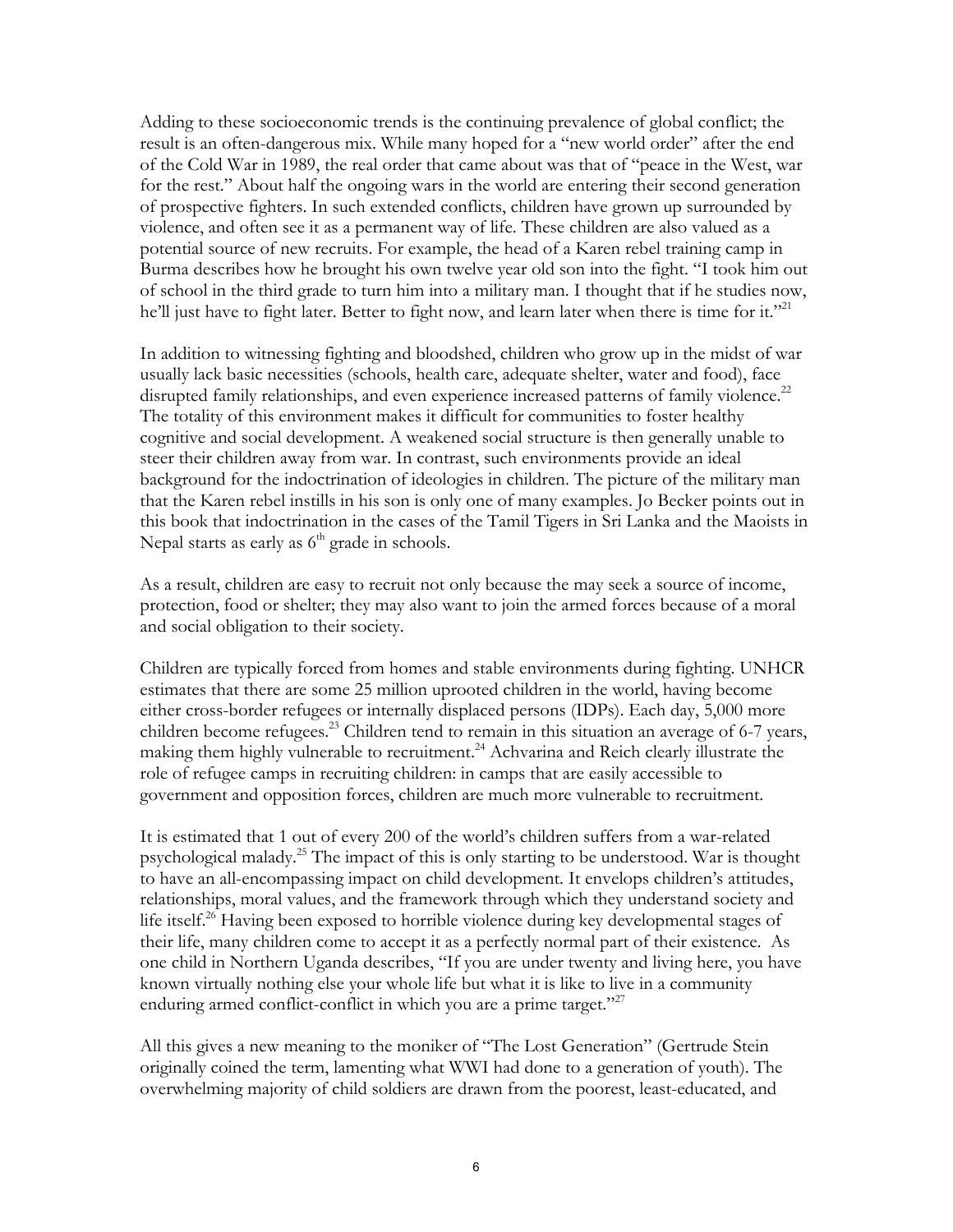most-marginalized sections of society, who have been forced to grow up in what one writer called a "roving orphanage of blood and flame."<sup>28</sup>

Anthropologist Victor Turner once referred to children that are cut off from social structures through orphanage, flight or exposure to violence as being caught "betwixt and between" society.<sup>29</sup> They live at the threshold of belonging neither to the accepted social structure nor to an "alternative world of anti-structure centered around illegality and violence".30 Turner calls this form of existence *liminal* from the Latin world for "threshold". Children who live a liminal existence exemplify the new lost generation and are at a higher risk of becoming child soldiers.

While pathways might differ, the liminal existence characterizes children's road to conflict. Forcibly recruited children are usually from special risk groups: street children, the rural poor, refugees and others displaced. They are most vulnerable to efficient recruiting sweeps. In turn, those who choose to enlist on their own are often from the very same groups, driven to do so by poverty, propaganda, and alienation. The combination of unimaginable misery many children face and the normalization of violence in their lives can lead them to search for a sense of control over their chaotic and unpredictable situations. Research on child development indicates that they will then be more likely to seek out and join armed groups that provide protection or adhere to ideologies that provide this sense of order, regardless of the content.31 In fact, Gutierrez Sanin's chapter on the recruitment practices and motivations of rebel organizations and governments suggests that each organization may target children with a specific psychological profile depending on their organizational strategy and goals. Children in turn may be more susceptible to be recruited by one or the other group as a result of their developmental and psychological needs.

For example, those who find themselves to be victims often construct their identity along such lines. Such "victim motivation" can also become a motivation to commit acts of violence of their own, in a bid for pre-emptive protection or revenge.<sup>32</sup> The tragic result is that these coping strategies place children in further danger and feed further cycles of violence.

### **New Toys for Tots**

Concurrent with this trend of socio-economic disconnection has been the proliferation and technological advancement of personal weaponry. This development is a key enabler; without it, the earlier trend would not matter for much in terns of creating a doctrine of war. Technological changes are what allow this broadened pool of potential recruits to be turned into able soldiers (for example, evidence provided by Achvarian and Reich in their chapter on of security in refugee camps rightly suggests that children are vulnerable to recruitment in camps that allow access to belligerents. Once recruited, however, it is the new weapons types and their possession that effectively turns them into soldiers).

When thinking about military operations, we typically focus on the most complex and expensive weapons systems, such as missiles, tanks, and aircraft carriers. For most conflicts around the globe, however, this picture is inaccurate. Instead, the weapons that shape contemporary warfare the most are the ones that are the simplest and least costly.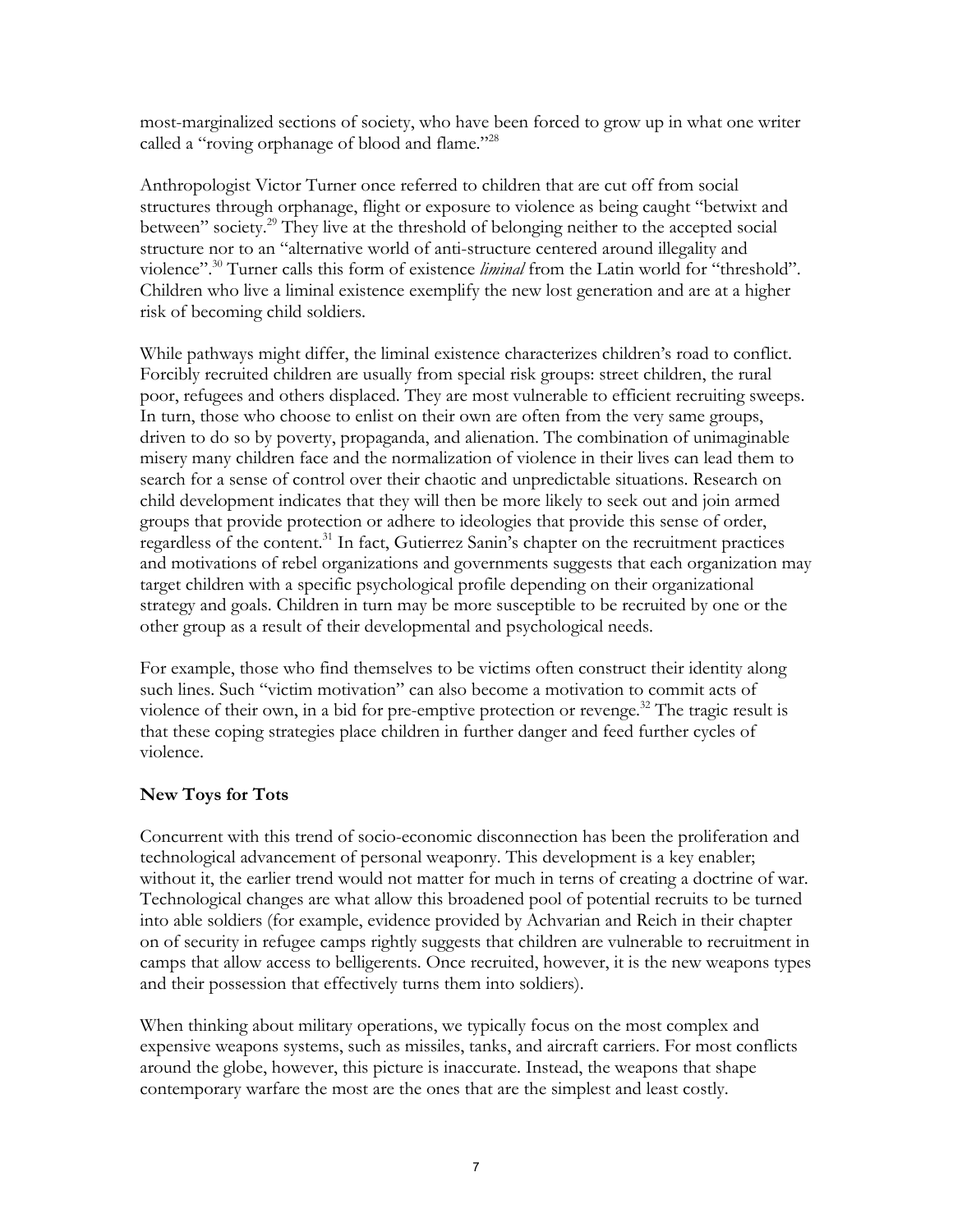These "small arms" or "light weapons" include rifles, grenades, light machine guns, light mortars, land mines, and other weapons that are "man-portable", a term often used by the military. Even though they represent less than 2% of the entire global arms trade in terms of cost, small arms are perhaps the most deadly of all weapons to society.<sup>33</sup> They are the weapons most often used both in battle and in attacks on civilians and have produced 60% -  $90\%$  of all casualties in recent wars.<sup>34</sup> In West Africa alone, more than 2 million people were killed by small arms in the last decade.<sup>35</sup> Indeed, modern small arms can rend the fabric of civil society like no other weapon; with them, a small, relatively weak group can easily turn a peaceful country into a man-made humanitarian disaster.

Technological and efficiency advances in these weapons now permit the transformation of children into fighters just as lethal as any adult. For most of human history, weapons relied on the brute strength of the operator. They also typically required years of training to master. This was obviously prohibitive to the effective use of children as soldiers. A child who was not physically matured could not bear the physical burdens of serving in the phalanx of the ancient Greek hoplites or carrying the weight of medieval knight's armor, let alone serve as an effective combatant. Even until just a few generations ago, personal battlefield weapons such as the bolt action rifles of WWII were still heavy and bulky, limiting children's participation and general effectiveness.<sup>36</sup>

However, there have been many recent improvements in manufacturing, such as the incorporation of plastics. This now means that modern weapons, particularly automatic rifles, are so light that small children can use them as easily and effectively as adults. They are no longer just "man-portable" but are "child-portable" as well. Just as important, most of these weapons have been simplified in their use, to the extent that they can be stripped, reassembled, and fired by a child below the age of ten. The ubiquitous Russian-designed Kalashinikov AK-47, which weighs 10-1/2 pounds, is a prime example. Having only nine moving parts, it is brutally simple. Interviews reveal that it generally takes children around thirty minutes to learn their use. The weapon is also designed to be exceptionally hardy. It requires little maintenance and can even be buried in dirt for storage - something guerilla groups often do, as a sort of insurance policy, in case a cease-fire breaks down. Of the estimated 500 million firearms in circulation globally, 25% belong to the Kalashnikov family.<sup>37</sup>

At the same time as these improvements in simplicity and ruggedness, vast strides have been made in the lethality of personal weapons. The weapons that children can now fire with ease are a far cry from the spears of the phalanx or the single bolt rifle of the GIs. Since World War II, there has been a steady and multiplicative increase in the destructive power of small arms. With just one pull of the trigger, a modern assault rifle in the hands of a child can release a burst of 30 bullets that are lethal more than 400 yards away. Or, they can shoot off a rocket propelled grenade (RPG), whose explosions can tear down buildings or maim tens at a time.

Thus, a handful of children now can have the equivalent firepower of an entire regiment of Napoleonic infantry. When targeting unarmed civilians, the results are doubly devastating. Hence, with only a few hours' training, a youngster can be taught all he or she needs to know in order kill or wound hundreds of people in a matter of minutes.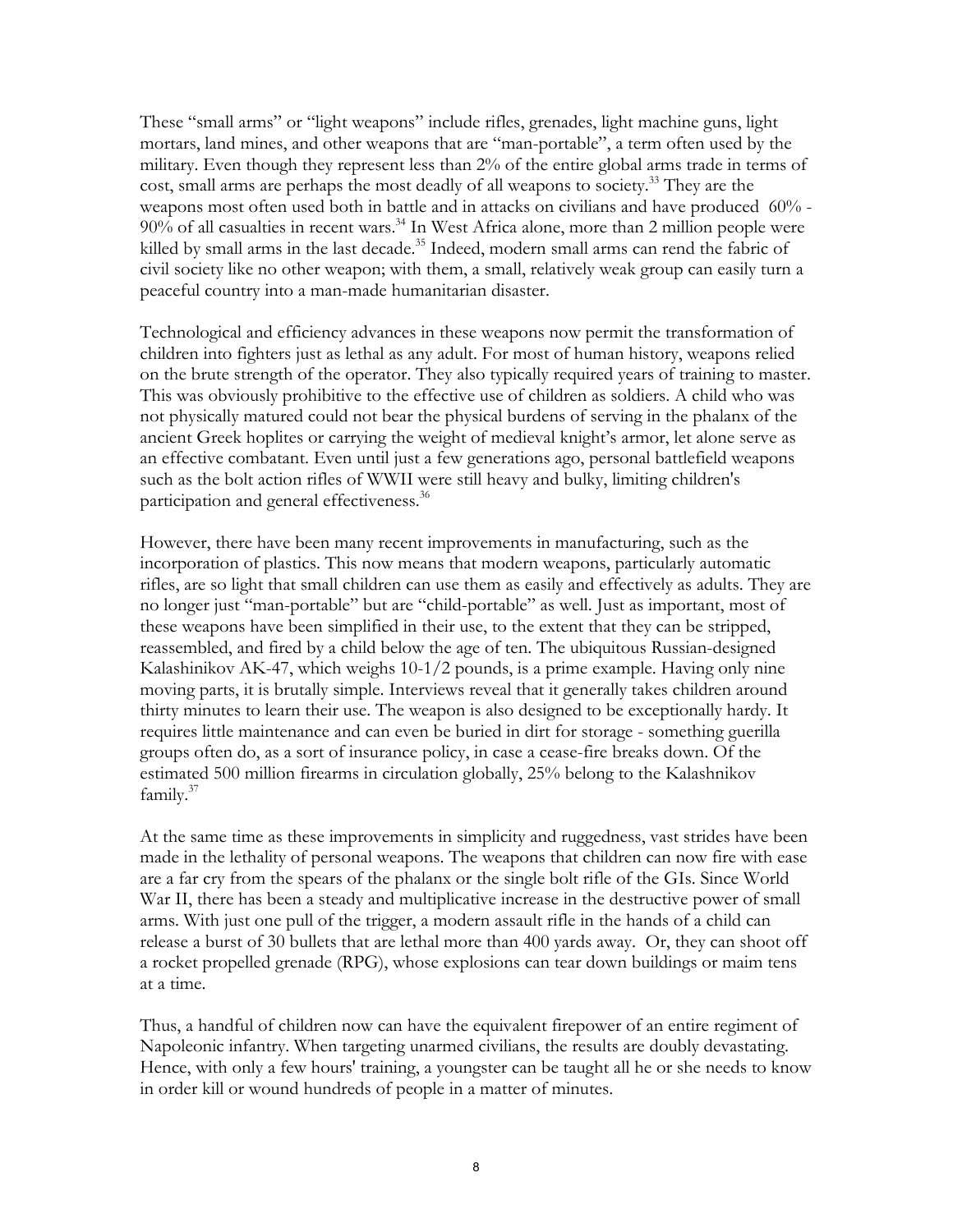Not only have these weapons become easier to use and far more deadly, but they have also proliferated in number, to the extent that there is almost a glut on the market. There are an estimated 500 million small arms present on the global scene, one for every twelve persons on the planet.<sup>38</sup> The consequence is that the primary weapons of war have also steeply fallen in price over the last few decades. This has made it easier for any willing organization to obtain them and then turn children into soldiers at a minimal cost.

The irony is that this proliferation of small arms partially resulted from the Cold War's "peace dividend." After the fall of the Berlin Wall, millions of weapons were declared surplus. Instead of being destroyed however, it was cheaper to dump them on the world market. For example, when the two Germanys combined in 1990, the entire weapons stock of the East German Army was auctioned off, much of it to private bidders. The result was literally tons of light weapons, available at cut-rate prices. Light machine guns went for just \$60, land mines for \$19, and pistols for \$8.<sup>39</sup> These stocks were added to the masses of weapons that had already been given to superpower proxies during the Cold War. Moreover, many ended up in the hands of arms brokers and gunrunners who had no compunctions about their final destination or use. The result is that as much as 40-60% of the small arms around the world are now in the hands of illicit organizations.<sup>40</sup>

Even with this dump of weaponry, however, manufacturing has continued apace for the last few decades, as weapons industries, particularly in the former Soviet bloc, have tried to stay afloat. The result is that that there is no place around the globe where small arms are not startlingly cheap and easily accessible. More importantly, they tend to be concentrated in the most violence-prone areas. This phenomenon was so particularly evident with the Soviet AK-47 type assault rifle and its knock-offs, that one analyst even coined the phrase "Kalashnikov Age" to describe the decade of the 1990s and how AK-47s spread around the world, raising global conflict levels.<sup>41</sup> For example, in just post-war Mozambique, there were around 6 million  $AK-47s$  for a population of roughly 16 million.<sup>42</sup> For a period of time, they were even used as a form of currency.<sup>43</sup> In Uganda and Sudan, an AK-47 can be purchased for the cost of a chicken; in northern Kenya, it can be bought for the price of a goat (the equivalent is about \$5).<sup>44</sup> In South Africa, AK-47s are just slightly more expensive, valued on the market at \$12 each.

The trend in and effect of weapons pricing is analyzed in Phillip Killicoat's chapter in this book. He points out that, compared to the developed world, the average prize of a Kalashnikov is significantly lower in Africa and conflict affected countries and has even declined over the past 6 years. The low price of conflict-specific capital, i.e. military equipment, reduces the opportunity costs of waging war, especially if the human capital can be augmented by the use of child soldiers that can use the cheap, easy to handle and effective weapons.<sup>45</sup>

The outcome of this proliferation is that not only can any group readily obtain the arms necessary for war, but that the general presence of combat weapons is now a pervasive part of daily life in many parts of the world. The effect is a militarization of many societies, which further places children at risk of being pulled into the realm of war. As even one Afghan warlord lamented, "We have young boys that are more familiar with a gun than with school."<sup>46</sup>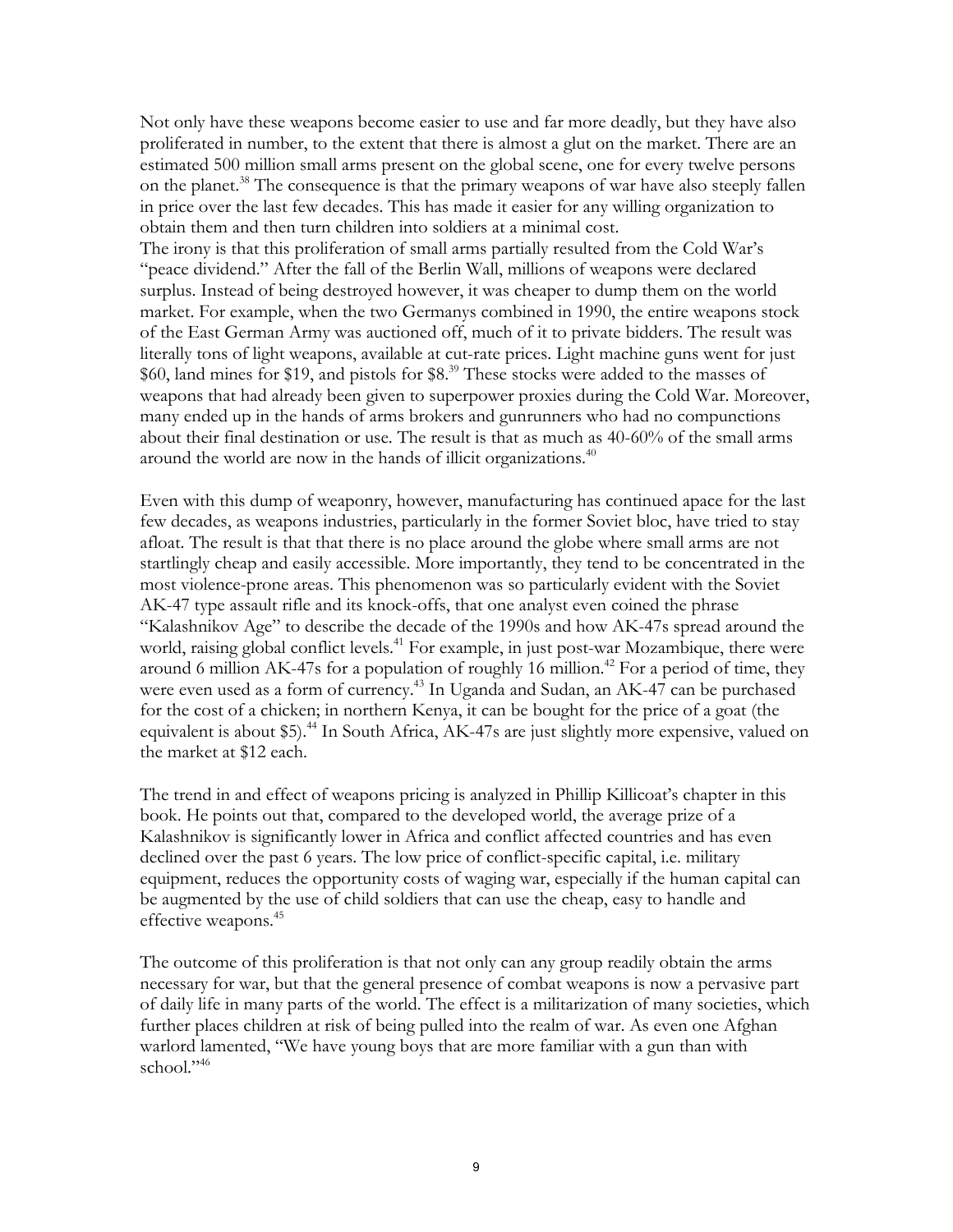While the weapons themselves are not the direct cause of conflict, Killicoat finds that low weapon prices are associated with higher proneness to civil conflict. The proliferation and cheapening of weapons is an enabler and allows any local conflict to become a bloody slaughter. Moreover, an abundance of arms within society takes away certain barriers to civil war. The range of politically relevant actors literally multiplies and any sort of dissent within society can now easily find a violent expression.

This dynamic also reworks the leadership structures within many societies – to dangerous ends. Power and control over the tools of war once tended to accrue with age. In many cases where weaponry has become pervasive, though, they have begun to devolve to what are called "youth elders." These are often impetuous, armed children, no longer constrained by the age groupings that limited who could participate in warfare and who gained the rewards that went with them. Instead, these youths now dictate the rules to the former heads of their tribes, by the sheer dint of their new weaponry. The youth elders have embraced their new authority without accepting the responsibilities that come with it and violence levels have risen. As one Kenyan analyst describes the alteration of tribal warfare in Africa, "Somehow, the seat of authority has moved from the elders to the youth, and that has some very, very bad consequences for managing conflict."<sup>47</sup>

Finally, this trend is representative of the general weakening of the state.<sup>48</sup> States' control over the primary means of warfare was once pivotal in their formation.<sup>49</sup> With the proliferation of small arms and their centrality in much of warfare, this is lost. Small groups can now not merely mobilize disaffected children, but also turn them into a force that can quickly overwhelm the capacity of many states in the developing world. The easy availability of inexpensive small arms thus has the potential to rework the local balance of power and further the risks of failed states. Even after the fighting has ended, the very presence of these weapons also makes it harder for war-torn societies to recover and war easier to reinitiate.<sup>50</sup>

### **Post-Modern Warfare**

The context in which these above developments have occurred matters as well. The decision whether to implement a doctrine that uses children now takes place within a period of transformation in warfare itself. In many of the ongoing wars around the globe, the traditional political and strategic rationales behind the initiation, maintenance, and continuation of war are under siege, with huge change of who can be warriors and how they act (what one writer has termed a breakdown in the "Warrior's Honor").<sup>51</sup> While the largescale military operations carried out by the Western powers have become more technological, this is not the only face of warfare. In the majority of conflicts carried out in the developing world, warfare has become non-state, decentralized, de-professionalized, and thus messier and criminalized. In many cases, the private profit motive has become a central motivator, equal or greater to that of political, ideological, or religious inspirations.<sup>52</sup> Or, as one military analyst puts it, "With enough money anyone can equip a powerful military force. With a willingness to use crime, nearly anyone can generate enough money."<sup>53</sup>

Today, the fighting in a number of conflicts around the globe lacks any sort of link to a broader political or religious cause. Instead, it is driven by a simple logic of appropriation, from seizing mineral assets and protecting the drug trade to simple looting and pillaging. As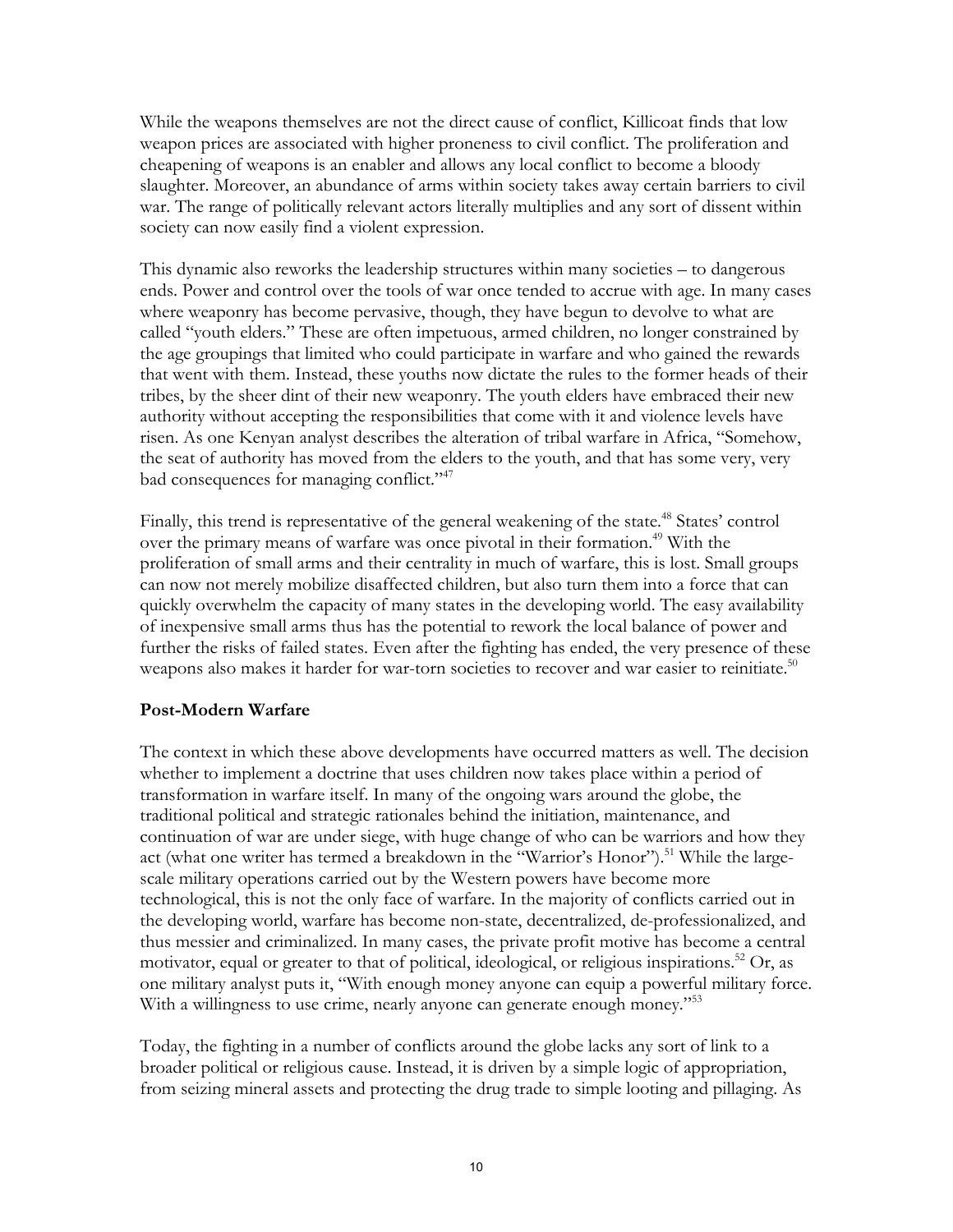World Bank expert Paul Collier writes, "The key characteristics of a country at high risk of internal fighting are neither political nor social, but economic."<sup>54</sup>

With the end of Cold War sponsorships, the new rule of insurgency appears to be that if conflict groups want to survive, they have to find their own financial resources.<sup>55</sup> In many cases, there is a direct link between the fighting and ready commodities that groups can sell directly. These provide willing conflict entrepreneurs with the incentive to quickly seize what they could.56 In Sierra Leone, the key point of contention in the ten-year war was not who was in place in the capitol, but who had control over the country's diamond fields. Similarly, in the war in the Democratic Republic of the Congo (DRC), foes and allies alike have battled over coltan mines. Coltan is a little known mineral that is drawn from mud, but is now a key ingredient for the circuit boards used in almost all cell phones, laptops, and pagers. In short, as one local observer noted, "People are fighting for money. Everything that happens, it's about money."57 This stands in sharp contrast to the traditional understanding of war. The classic military philosopher Clausewitz, writing in the early 1800s, though that "Politics is the womb in which war develops."<sup>58</sup> Today, for much of contemporary warfare, economics plays at least as much a part in nurturing and shaping conflict.

Whether the groups evolved from Cold War organizations or were new entrants into conflicts, income generation through pure plunder, the production of primary commodities, illegal trading, or other means thus has become an essential activity in many wars. A particularly lucrative area has been the international drug trade. For example, 70% of opposition groups' funds in Tajikistan derive from drug income. The estimates are even higher in Colombia, where 90% of the cocaine in the U.S. originally comes from. The rebels and their paramilitary opponents are thought to pull as much as 80% of their funding from the cocaine trade. Of this estimated \$800 million a year, only 10% goes to the war effort, while the other 90% enriches the individual commanders.<sup>59</sup> Other activities are utilized as well. In the Philippines, Abu Sayyaf funds itself through kidnapping, while the Tamil Tigers in Sri Lanka run a worldwide shipping conglomerate. In Uzbekistan, Kosovo, and Afghanistan, militant groups profit by running protection rackets for opium traffickers.<sup>60</sup>

Many of these bands continue violent activities long after the original rationale for their formation has lost meaning.<sup>61</sup> While they may have started out with some ideological or popular goals, often related to the Cold War, that have fallen by the wayside as they struggle to survive. Far from being irrational or a breakdown in a system, war then becomes an end not a means. As such, war-making serves as an "alternative system of profit and power."<sup>62</sup> The combination of these criminal goals and increasingly less professional, 'soldier-less' forces also leads to a variation in strategies towards civilians. While it is traditional insurgency strategy to "swim among the people as a fish swims in the sea", as elucidated by Mao Tse Tung, the Chinese communist leader and master of guerilla warfare,, these new or reconstructed groups aim at terrorizing and pillaging the population, rather than winning its hearts and minds.

In short, while economics has always played a role in conflict, the last two decades have seen a new type of warfare develop, centered around war itself as a profit-seeking enterprise. Conflicts around the globe are increasingly characterized not as temporary outbreaks of instability, but rather as protracted states of disorder. Within these wars, resource and population exploitation, rather than the mass production known from World Wars I and II,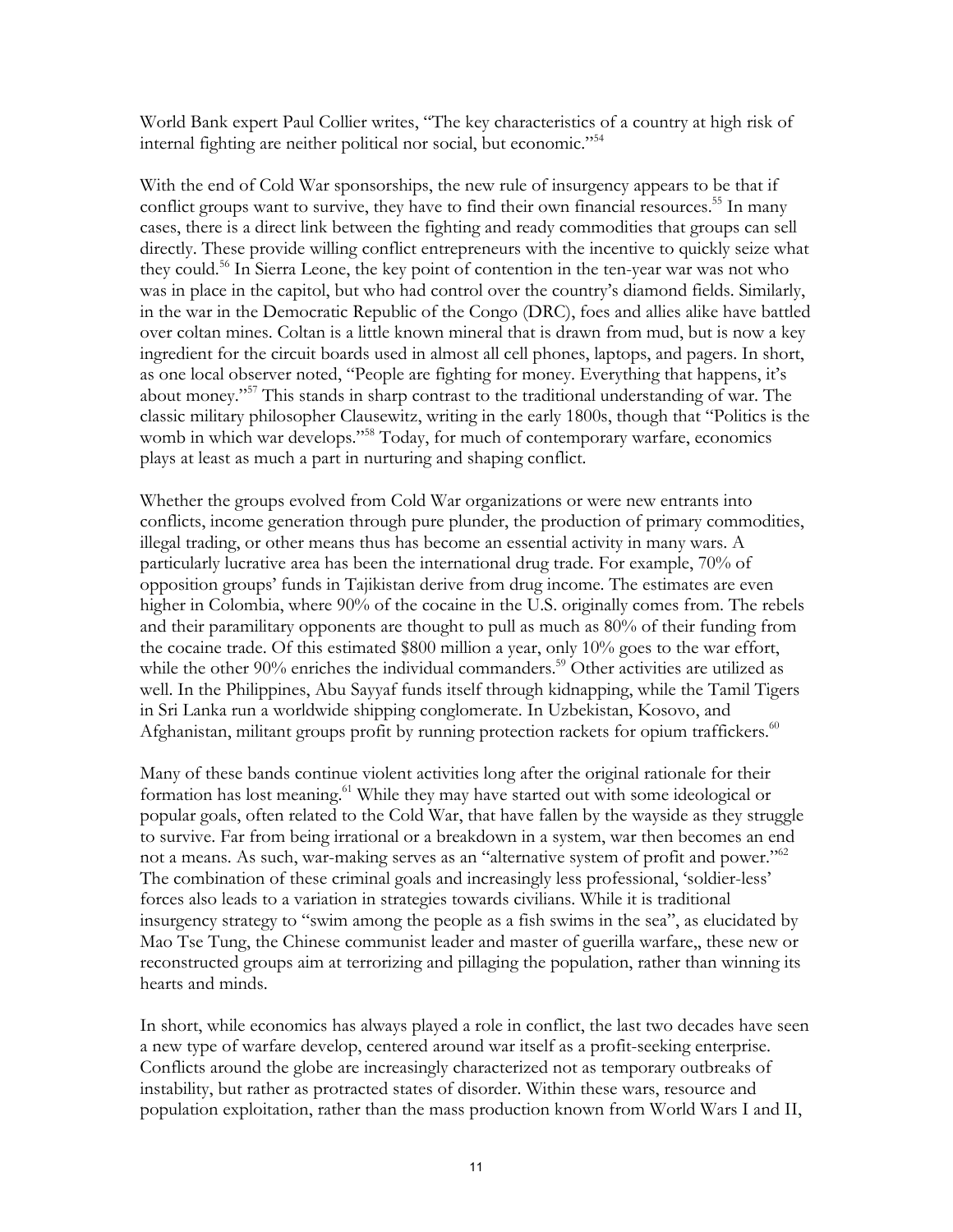drive the new "economy of war."<sup>63</sup> The new conflicts may be organized mass violence, but they also involve the blurring of distinctions between traditional conceptions of war, organized crime, and large-scale violations of human rights.<sup>64</sup>

# **The New Child Labor Problem**

The trends of socio-economic dislocation of children, technologic simplification of weaponry, and the broader changes in the nature of contemporary warfare were necessary factors to the emergence of child soldiers as a global phenomenon. Combined, they not only created the mass availability of child recruits, but also the new possibility that they could serve as effective combatants. They also underscored the new utility of children in the changing context of warfare.

A doctrine is way of enacting violence that prescribes the methods and circumstances of troops' training and employment in battle. What we are now seeing is the development and implementation of a new doctrine of war, one that prescribes the recruitment of children and their use on the battlefield. This is not something that just happened, but has repeatedly involved deliberate choices among the leaders of local armed organizations. Children would not be used as combatants if the organizations that recruited them did not see them as useful. Only given the underlying trends outlined in this chapter does the option of recruiting children become possible and desirable: government and opposition forces alike put children under arms now because they can and because they see it as advantageous to their ends.

The strategy of using children as an alternative source of fighters has proven appealing to many groups, not only because it is cheap and easy to implement, but also because the benefits so far outweigh the costs. Even the most weak and unpopular organizations are able to generate significant amounts of force without a major investment. On the other side of the equation, the costs of using children in this manner are considered quite low, especially because the weapons to arm them with are so cheap. Moral opprobrium is the only major risk to a group that uses child soldiers. However, any group that contemplates using children as fighters has already shown itself unwilling to be limited by prevailing moral codes. The lesson from this is that prohibitory norms are rather weak whenever they are not underscored by substantive penalties for violating them.

The result is that the perception of children and their role in warfare has begun to change. Children have shifted from being seen only as non-combatants, who could offer nothing to leaders, to potential combatants, who carry the benefit of being readily available and easy to transform. Children now represent a low-cost way to mobilize and generate force when the combatants do not generally care about public opinion.

This new doctrine is particularly well-suited to the context of weak or failed states, which have become ever more prevalent as a result of the trends described earlier. During the Cold War, state failure was not so much of a problem, as the two superpowers competed to prop up their weaker allies and undermine their opponents. However, this created the precursors to today's problems. Fragile post-colonial structures never solidified and by the end of the Cold War period many Third World countries were states in name only. They lacked any semblance of good governance and were instead shells of what a functioning government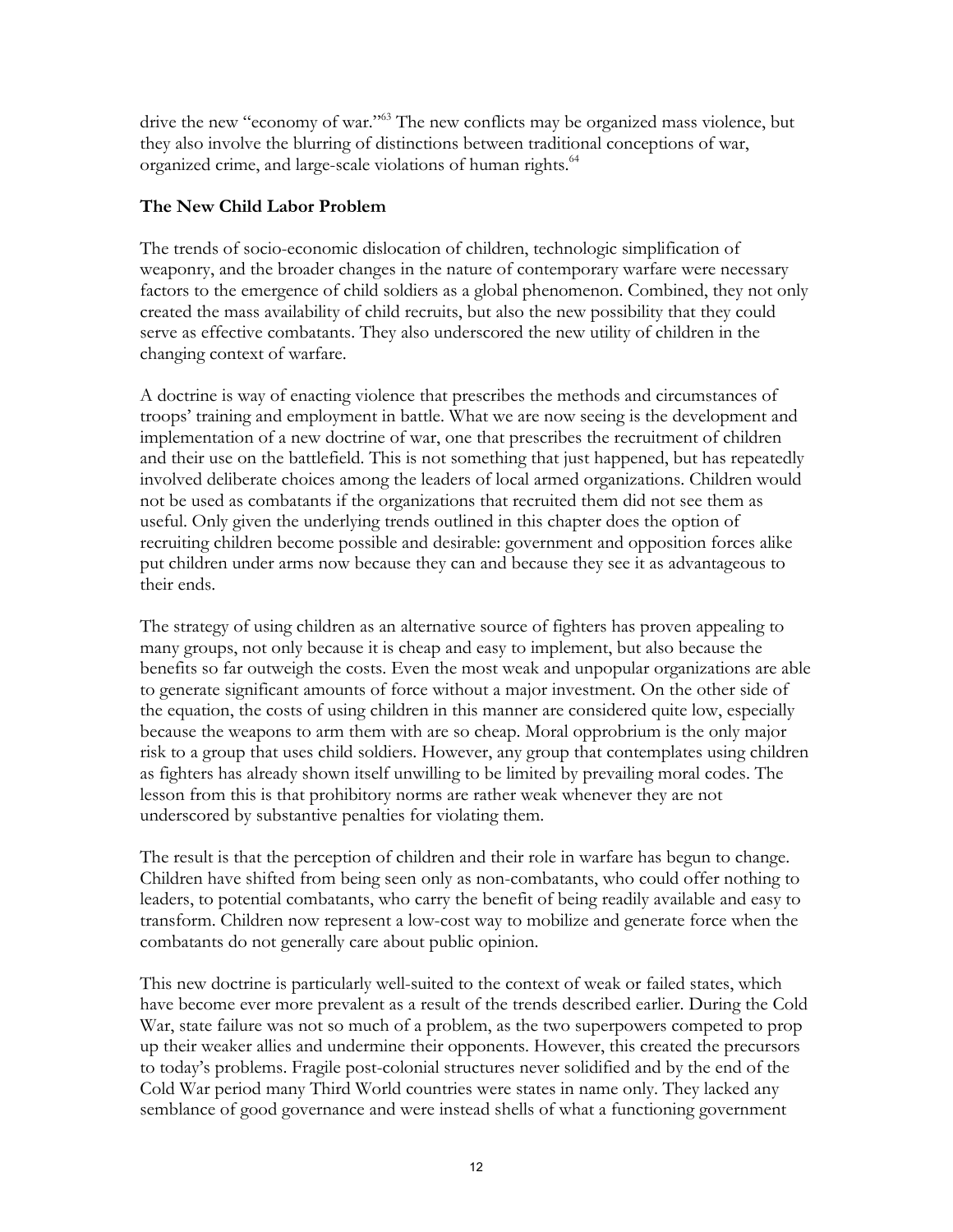should be. In general, they were under-developed, financially fragile, patriarchially structured, and without proper systems of accountability and civil-military controls.<sup>65</sup> Despite military aid, most developing militaries remained notoriously weak and brittle, incapable of carrying out any sustained military operations. Their forces were also comparatively small in relation to their overall populations.<sup>66</sup>

Thus, by the end of the Cold War, maintaining internal order became a near impossible task for many of these weak states. It is no coincidence that many of the client states, who had received massive amounts of small arms, were the very same states that then failed when their patron's support evaporated.<sup>67</sup> As these countries degenerated into violence, often ethnic scars reopened, and state assets went up for grabs. An opening was created for new conflict actors, who could hijack the chaos.

Many of the warlords and "conflict entrepreneurs" that emerged had no great political or military background, but were distinguished only by their willingness to break old norms and mobilize force to their own ends. Foday Sankhoh in Sierra Leone was a former cameraman; Charles Taylor in Liberia was an escaped convict; Joseph Kony in Uganda was just the young relative of a tribal shaman, who had never held a job; and, Laurent Kabila in Congo was a little known guerilla leader who had been irrelevant for the previous 30 years. However, these men, and many like them, realized that arming children presented a means to gaining military capacity. Their comprehension of this not only sucked children into war, but also led to the spate of civil wars and state failures that shaped much of global politics after the Cold War.

Highly personalized or purely predatory armed groups, such as warlords, which are focused on asset seizure, are particularly dependent on this new doctrine of using children. Small fringe groups that would have found it impossible to mobilize --and have thus been marginalized in the past-- now can vastly expand their power by using children. In short, they can turn children into soldiers and, as a result, transform an insignificant force into an army. As an illustration, the Lord's Resistance Army in Uganda has a central cabal that numbers as few as 200 men and enjoys no popular support among the civilian populace. However, through the abduction and transformation of 14,000 children into soldiers, the LRA has been able to engage the Ugandan army in a bloody civil war for almost two decades.<sup>68</sup> Harkening back to an earlier point, it is not mere coincidence that the Small Arms Survey estimates that there are between  $630,000$  and  $950,000$  small arms in Uganda.<sup>69</sup>

Regardless of the ideology behind a conflict, in wartime situations there is always some motivation to assemble added military force. It may be for political or strategic reasons or simply because of the high attrition rates among soldiers fighting in tough situations, such as disease ridden-jungles. Children now provide a new alternative to adult recruiting pools. State regimes that are fighting unpopular wars, such as in El Salvador or Guatemala, or rebel as well as ethnic groups that are highly outnumbered or do not enjoy broad support, such as in Myanmar or Nepal. In both cases they find this new pool of recruits particularly useful. They often first seek to tap it when the adult pool runs dry. In Sudan, for example, it was after a recruiting drive for adult males fell flat on its face that the Khartoum regime began targeting children. For two years (1993-5), it tried to conscript all young men between the ages of 18 and 33. However, because of the unpopularity of the war the regime was fighting with the South, only 26,079 of the nearly 2.5 million men in that age bracket actually turned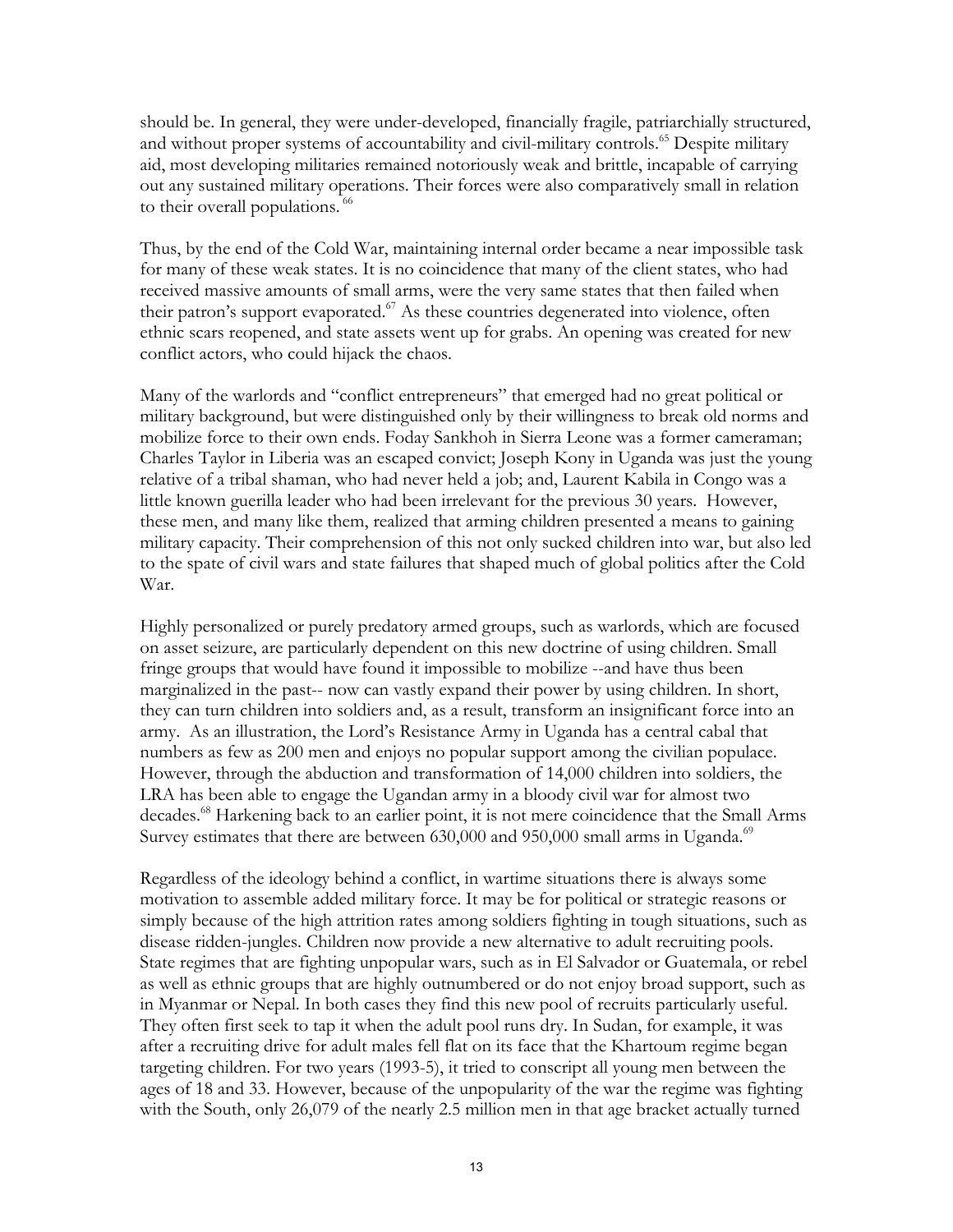up for training. As a result, the government began to recruit street children to fill out its forces.70 Likewise, the LTTE in Sri Lanka began using children in the 9-12 age range, after it faced a manpower shortage in battles against the Indian peacekeeping force in the late 1980s and could not pull in enough adults because it had lost local support.<sup>11</sup>

An added incentive is that children are recruits that come on the cheap. While adults usually desire to be paid for their roles, even if they believe in the cause, children rarely receive any payment, once more adding to the appeal of this new doctrine to leaders. One survey of child soldiers in Burundi found that only 6% had ever received any sort of remuneration. In the Eastern Congo (DRC), only 10% had ever been paid.<sup>72</sup> This can make children very attractive recruits, inducing a turn to child soldiering not just in emergencies, but as an alternative, low cost supply of man power. For example, in the 1990s, the Colombian FARC group faced the rise of competitive paramilitary groups, who paid their troops \$350 a month. Thus, the FARC, which paid no salary, had to find a means to keep pace in the recruiting wars. Its solution was to increase the role of children, who brought numbers but no costs; consequently, their numbers in the group doubled.<sup>73</sup>

### **Conclusions**

The overall significance of these developments is that children no longer enjoy any of the traditional protections stemming from their status as minors. Instead, children are increasingly recruited because of the very fact that they are young. Groups that use child soldiers view underage children simply as malleable and expendable assets, whose loss is bearable to the overall cause and quite easily replaced. Or, as one analyst notes, "They are cheaper than adults, and they can be drugged or conditioned more easily into violence and committing atrocities<sup>"74</sup>

Thus, the synergy of the three broad, and often interrelated, dynamics discussed in this article led to both the emergence and rapid growth of the child soldier phenomenon. Socioeconomic changes, technological developments, and base avarice within the changing contexts of war have created the circumstances, the opportunity, and the motivation for children to be turned into soldiers.

Where once children and battlefield weapons were incompatible, now they combine to create a completely new pool of military labor. Stemming from the combined trends of socio-economic disconnection and technological efficiency gains in small arms, children now represent an easy and low cost way to mobilize armed force. The only remaining ingredients required are groups or leaders without scruples. They must only be willing to connect these trends and decide to pull children into war. As the payoffs can be huge, many take this immoral plunge. It is only until we find a way to end this cycle, through amending the causes, and changing the cost vs. benefit analysis that leaders go through, that the child soldier doctrine will be put it where it belongs, into the dustbin of history.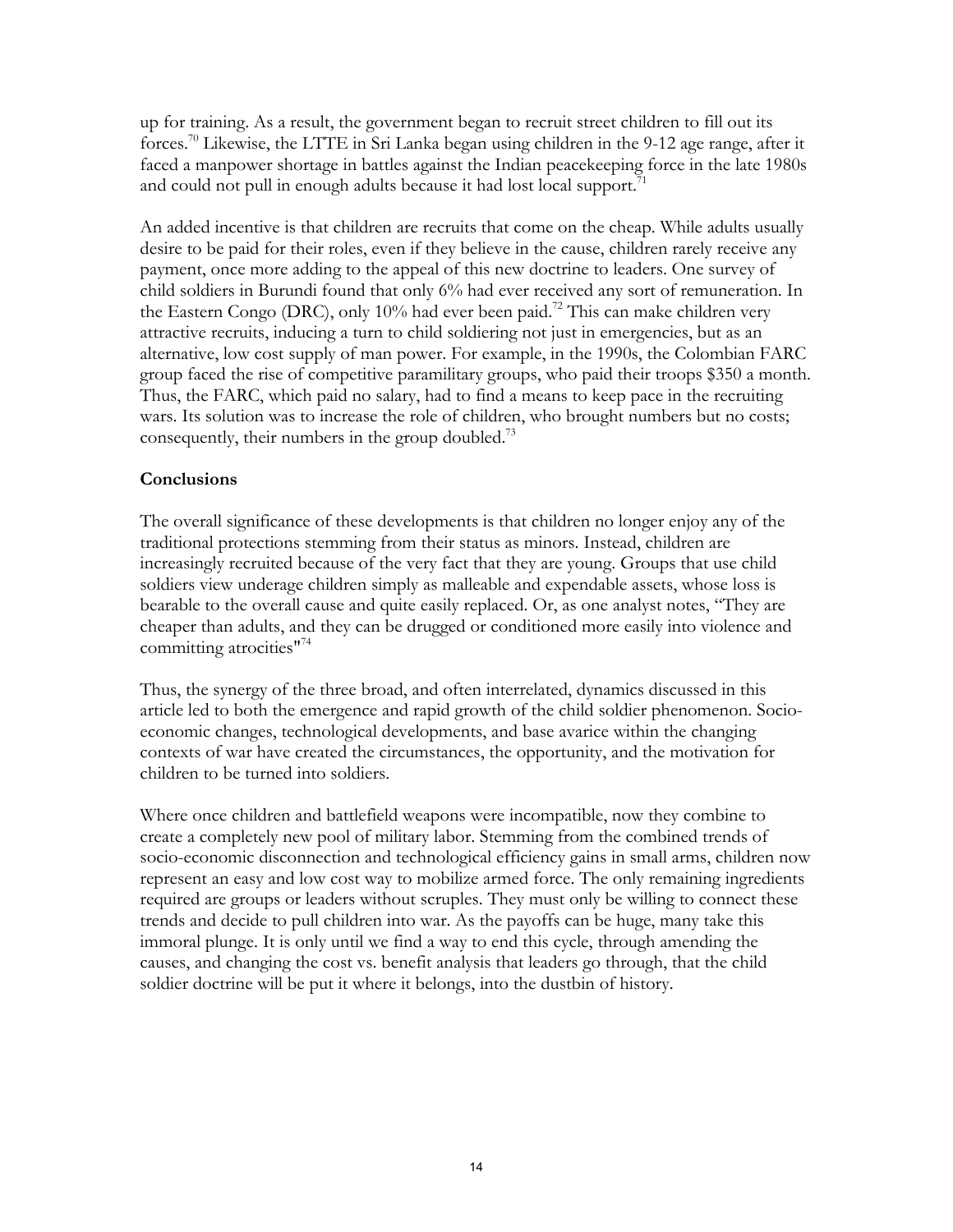<sup>1</sup> Peter Warren Singer is a Senior Fellow in Foreign Policy Studies and Director of the Brookings Project on U.S. Relations with the Islamic World. This article is derived from his book *Children at War*, New York: Pantheon, 2005

<sup>3</sup> Science A Gogo. November 24, 2004. *U.S. Throws Away Half Its Food*. In

http://www.scienceagogo.com/news/20041024002637data\_trunc\_sys.shtml. (accessed August 22, 2006) <sup>4</sup> *Ibidem*

 $52007$  GDP projection by the International Monetary Fund at current prices in U.S. Dollars.<br>Source: International Monetary Fund (2006). World Economic Outlook Database.

 $6$  Arlington Institute (2005). Future Conflict Scenarios Briefing.

 Figures from United Nations Human Settlements Programme. *The Challenge of Slums: Global Report on Human Settlements, 2003*. London: Earthscan Publications, 2003; Paul Collier. "How to Stem Civil Wars, It's the Economy, Stupid." *International Herald Tribune*, May 21 2003; Renner, Michael. "The Global Divide: Socioeconomic Disparities and International Security." In *World Security: Challenges for a New Century*, edited by Michael Klare and Yogesh Chandrani, p. 275. New York: St. Martin's Press, 1998; Population Institute, Briefing notes, March 2003.

<sup>8</sup> Arlington Institute (2005).

9 Figures from the U.S. Department of Labor, Bureau of International Labor Affairs, 2003; and United Nations Population Fund. "Making 1 Billion Count: Investing in Adolescents' Health and Rights." *State of World Population*. New York: UNFPA, 2003. 10 Renner (1998), p. 273

11 Arlington Institute (2005).

<sup>12</sup> Population Division of the Department of Economic and Social Affairs of the United Nations Secretariat. (2004). *World Population Prospects: The 2004 Revision and World Urbanization Prospects*. Retrieved August 22, 2006, from http://esa.un.org/unpp.

<sup>13</sup> Population Institute

<sup>14</sup> Thomas Homer-Dixon. "Synchronous Failure: The Real Danger of the 21<sup>st</sup> Century," Presentation made to Security for a New Century Group, December 1, 2003.<br><sup>15</sup> Nichiporuk, Brian. *The Security Dynamics of Demographic Factors*. Santa Monica, Ca.: Rand, 2000;

Otis, John. "Rebel Held: Child Soldiers." *Houston Chronicle*, August 3 2001; Homer-Dixon, Thomas. "Environmental Scarcities and Violent Conflict: Evidence from Cases." *International Security* 19, no. 1 (1994): 5- 40; J. P. Platteau and C. André. *Land Relations Under Unbearable Stress: Rwanda Caught in the Malthusian Trap*.

(CRED paper, University of Namur, Belgium, February 1996), pp. 1-39. See also The Project on Environment, Population, and Security. http://www.library.utoronto.ca/pcs/eps.htm.<br><sup>16</sup> Singer, P. W. "Aids and International Security." *Survival* 44 (2002): 145-58.<br><sup>17</sup> Additionally, this is heightened for adult woman, killing at ev

women in Africa in their 20s is twice that of women in their 60s; Swarns, Rachel. 2001. *Study Says Aids Is Now Chief Case of Death in South Africa.* In cnn.com. (accessed September 4, 2006).<br><sup>18</sup> Mesquida, C. G., and N. I. Wiener. "Male Age Composition and Severity of Conflicts." *Politics and the Life* 

*Sciences* 18 (1999): 181-89; Morin, Richard. "Boy Trouble." *Washington Post*, June 24 1999; "Natural Born Killers," *Profiles*, May 1999.<br><sup>19</sup> Mesquida and Wiener (1999).<br><sup>20</sup> B Bisseker, Claire. "Africa's Military Time Bomb." *Johannesburg Financial Mail*, December 11 1998.

<sup>21</sup> Anderson, John Lee. "Guerillas." *New York Times*, 1992: 161.<br><sup>22</sup> Smith, Deborah. "Children in the Heat of War." *Monitor On Psychology*, September 2001.<br><sup>23</sup> UN Population Fund (2003), p. 8.

24 Mawson, A., R. Dodd, and R. Hilary. *War Brought Us Here: Protecting Children Displaced within Their Own Countries*. Save the Children, UK, 2000. Some refugees experts think that this figure may be a high estimate, potentially exaggerated due to political reasons. 25 Save the Children. *Children of the Gun.*

26 Jacobs, Dan. "Protecting Children from the Scourge of War." *The Consultative Group on Early Childhood Care and Development*, 1991, p. 6. 27 Women's Commission for Refugee Women and Children. *Against All Odds: Surviving the War on Adolescents.* 

*Promoting the Protection and Capacity of Ugandan and Sudanese Adolescents in Northern Uganda,.* 2001, p. 8.

<sup>2</sup> For more on the spread of child soldiers, please see: P.W. Singer. *Children at War*. New York: Pantheon, 2005, pp. 9-34.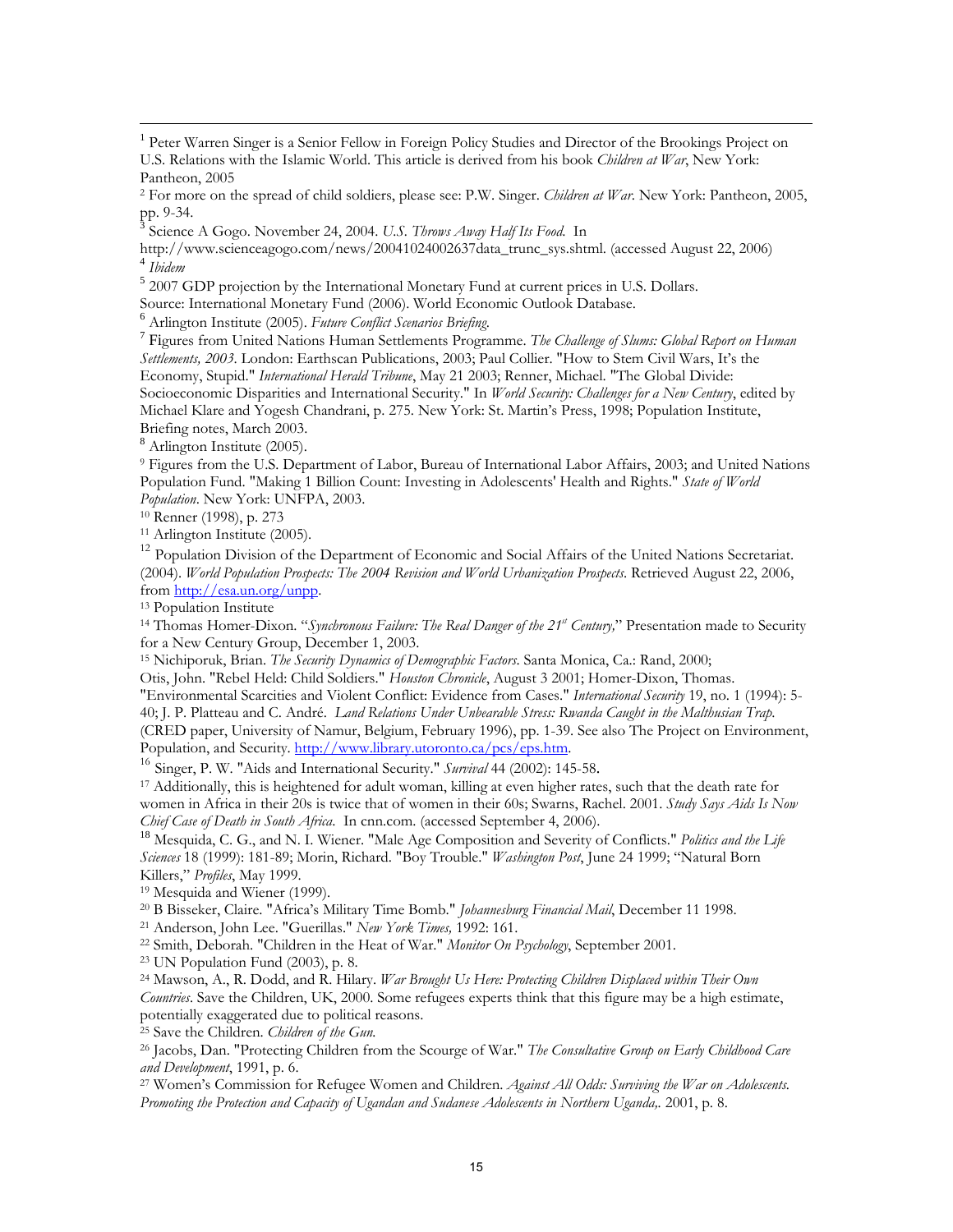28 Bergner, Daniel. *In the Land of Magic Soldiers: A Story of White and Black in West Africa*. 1st ed. New York: Farrar, Straus and Giroux, 2003: 45.

<sup>29</sup> Turner, Victor. *The Ritual Process: Structure and Anti-Structure*. Ithaca: Cornell University Press, 1969: 94-130.<br><sup>30</sup> Wallace, R. (2006). *The Brain of the Child Soldier: A Biological Weapon and its Implications f* 

University of Central Florida

31 Punamaki (1996)

32 Stichick, Theresa, and Claude Bruderlein. "Children Facing Insecurity: New Strategies for Survival in a

Global Era." *Harvard Program in Humanitarian Policy and Conflict Research*, 2001.<br><sup>33</sup> Salopek, Paul. "The Guns of Africa: Violence-Wracked Nations Are Dumping Grounds for World's Arsenals." *Seattle Times*, 27 February 2002; Smith, Daniel, and Rachel Stohl. "Small Arms in Failed States: A

<sup>34</sup> Small Arms Survey 2005: Weapons at War. Oxford University Press.<br><sup>35</sup> Neild, Robert. "Expose the Unsavory Business Behind Cruel Wars." *International Herald Tribune*, February 17 2000.

<sup>36</sup> Center for Defense Information. "Invisible Soldiers: Child Combatants." *Defense Monitor* 26, no. 4 (1997).<br><sup>37</sup> Small Arms Survey 2004. Oxford University Press<br><sup>38</sup> Cobb, Charles. 2001. "Africa: Arms and Africa on UN

http://allafrica.com/stories/200107090396.html. (accessed September 3, 2006).<br><sup>39</sup> Bonn International Center for Conversion. "An Army Surplus –the Nva's Heritage." In *BICC Brief No. 3*, 1997.

40 Cobb(2001).

41 Klare (1999).

42 Aird, Sarah, Boia Efraime Junior, and Antoinette Errante. "Mozambique: The Battle Continues for Former

Child Soldiers." In *Youth Advocate Program International Resource Paper*. Youth Advocate Program, 2001.<br><sup>43</sup> Stavrou, Stavros, Robert Stewart, and Amanda Stavrou. *The Reintegration of Child Soldiers and Abducted Children* 

<sup>44</sup> United Nations (1996). The equivalents are about 5 USD.<br><sup>45</sup> For more on the economy of conflicts see: Collier, Paul, and Anke Hoefller. "Greed and Grievance in Civil" Wars." *Oxford Economic Papers*, no. 56 (2004): 563-95

46As quoted in: Stohl, Rachel. "Targeting Children: Small Arms and Children in Conflict." *Brown Journal of* 

*International Affairs* IX, no. 1 (2002): 281. 47 Sam Kona as quoted in: Vick, Karl. "Small Arms' Global Reach Uproots Tribal Traditions." *Washington Post*, July 8 2001.

48 Lock (1998).

49 David Kaiser. *Politics and War*. Cambridge, MA: Harvard University Press, 1990.<br><sup>50</sup> Wood, Brian, and Johan Peleman. *The Arms Fixers: Controlling the Brokers and Shipping Agents.* BASIC, NISAT, and PRIO, 1999.

51 Ignatieff, Michael. *The Warrior's Honor: Ethnic War and the Modern Conscience*. New York: Metropolitan Books, 1998.

52 Berdal, Mats R., and David Malone. *Greed & Grievance: Economic Agendas in Civil Wars*. Boulder, Colo.: Lynne Rienner Publishers, 2000; Makarenko, Tamara. "A Model of Terrorist-Criminal Relations." *Jane's Intelligence* 

*Review*, no. 15 (2003): 6-11. 53 Metz, *Armed Conflict*, p. 24. 54 Paul Collier (2003).

55 Collier, Paul, and Hoeffler Anke. "Greed and Grievance in Civil War." *World Bank Policy Research Paper* no.

2355, 2000.<br><sup>56</sup> Collier, Paul. *Economic Causes of Civil Conflict and Their Implications for Policy*. World Bank, 2000.

<sup>57</sup> Harden, Blaine. "Africa's Gems: Warfare's Best Friend." *New York Times*. April 6, 2000.<br><sup>58</sup> Paret (1976), p. 75<br><sup>59</sup> Wilson, Scott. "Colombian Fighters Drug Trade Is Detailed." *Washington Post*, June 25 2003; Kaldo

<sup>60</sup> Dao, James. "The War on Terrorism Takes an Aim at Crime." New York Times, April 7 2002.<br><sup>61</sup> A typical example is the FARC in Colombia, which started out as a Marxist revolutionary group and is now a

prime player in the international cocaine trade. Klare, Michael. "The Kalashnikov Age." *Bulletin of the Atomic Scientists* 55, no. 1 (1999).<br><sup>62</sup> Duffield (1999)